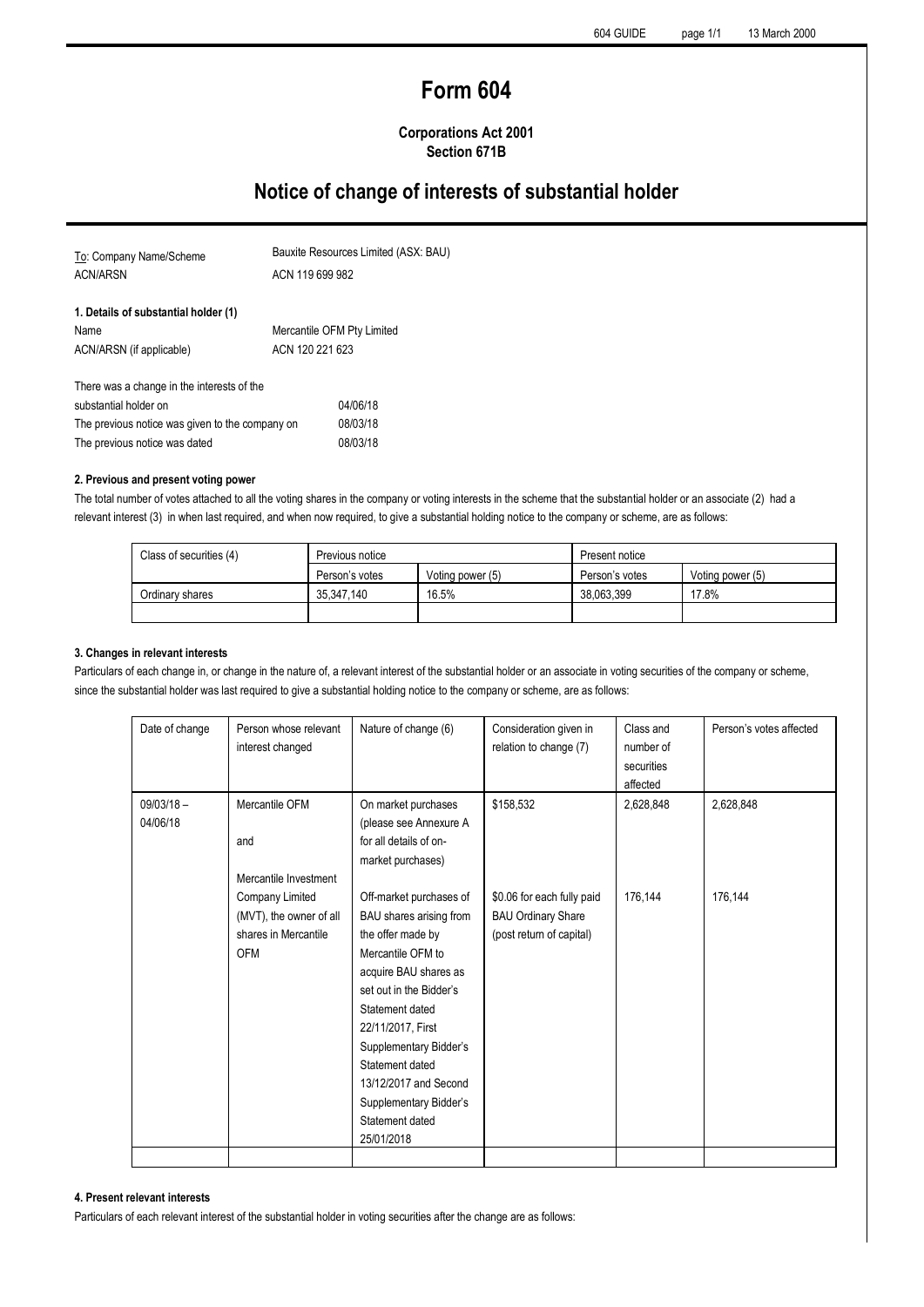|                                                                                                                                                       |                                      |                                                   |                                                                                                                                                                                                                   | 604 GUIDE<br>page 2/1                | 13 March 2000  |
|-------------------------------------------------------------------------------------------------------------------------------------------------------|--------------------------------------|---------------------------------------------------|-------------------------------------------------------------------------------------------------------------------------------------------------------------------------------------------------------------------|--------------------------------------|----------------|
| Holder of<br>relevant<br>interest                                                                                                                     | Registered holder of<br>securities   | Person entitled to be<br>registered as holder (8) | Nature of relevant<br>interest (6)                                                                                                                                                                                | Class and<br>number of<br>securities | Person's votes |
| Mercantile<br><b>OFM</b><br>and<br>Mercantile<br>Investment<br>Company<br>Limited (MVT),<br>the owner of all<br>shares in<br>Mercantile<br><b>OFM</b> | One Managed<br>Investments Ltd (OMI) | Mercantile Investment<br>Company Ltd              | Has the power to control<br>the disposal of and/or the<br>exercise of voting rights<br>attached to securities<br>held by OMI and so has<br>a relevant interest under<br>section 608(1) of the<br>Corporations Act | 36,595,610                           | 36,595,610     |
| Mercantile<br><b>OFM</b><br>and                                                                                                                       | Mercantile OFM Pty Ltd               | Mercantile Investment<br>Company Ltd              | Registered holder                                                                                                                                                                                                 | 1,467,789                            | 1,467,789      |
| Mercantile<br>Investment<br>Company<br>Limited (MVT),<br>the owner of all<br>shares in<br>Mercantile<br><b>OFM</b>                                    |                                      |                                                   |                                                                                                                                                                                                                   |                                      |                |

### **5. Changes in association**

The persons who have become associates (2) of, ceased to be associates of, or have changed the nature of their association (9) with, the substantial holder in relation to voting interests in the company or scheme are as follows:

| Name and ACN/ARSN (if applicable) | Nature of association |
|-----------------------------------|-----------------------|
|                                   |                       |
|                                   |                       |

## **6. Addresses**

The addresses of the persons named in this form are as follows:

٠

| Name                                  | Address                                        |
|---------------------------------------|------------------------------------------------|
| Mercantile Investment Company Limited | Level 5, 139 Macquarie Street, Sydney NSW 2000 |
| Mercantile OFM Ptv Ltd                | Level 5, 139 Macquarie Street, Sydney NSW 2000 |
| One Managed Investments Limited       | Level 11, 20 Hunter Street, Sydney NSW 2000    |

## **Signature**

| print name        | Gabriel Radzyminski | capacity Director |  |  |
|-------------------|---------------------|-------------------|--|--|
| sign here         |                     | date 5 June 2018  |  |  |
|                   |                     |                   |  |  |
| <b>DIRECTIONS</b> |                     |                   |  |  |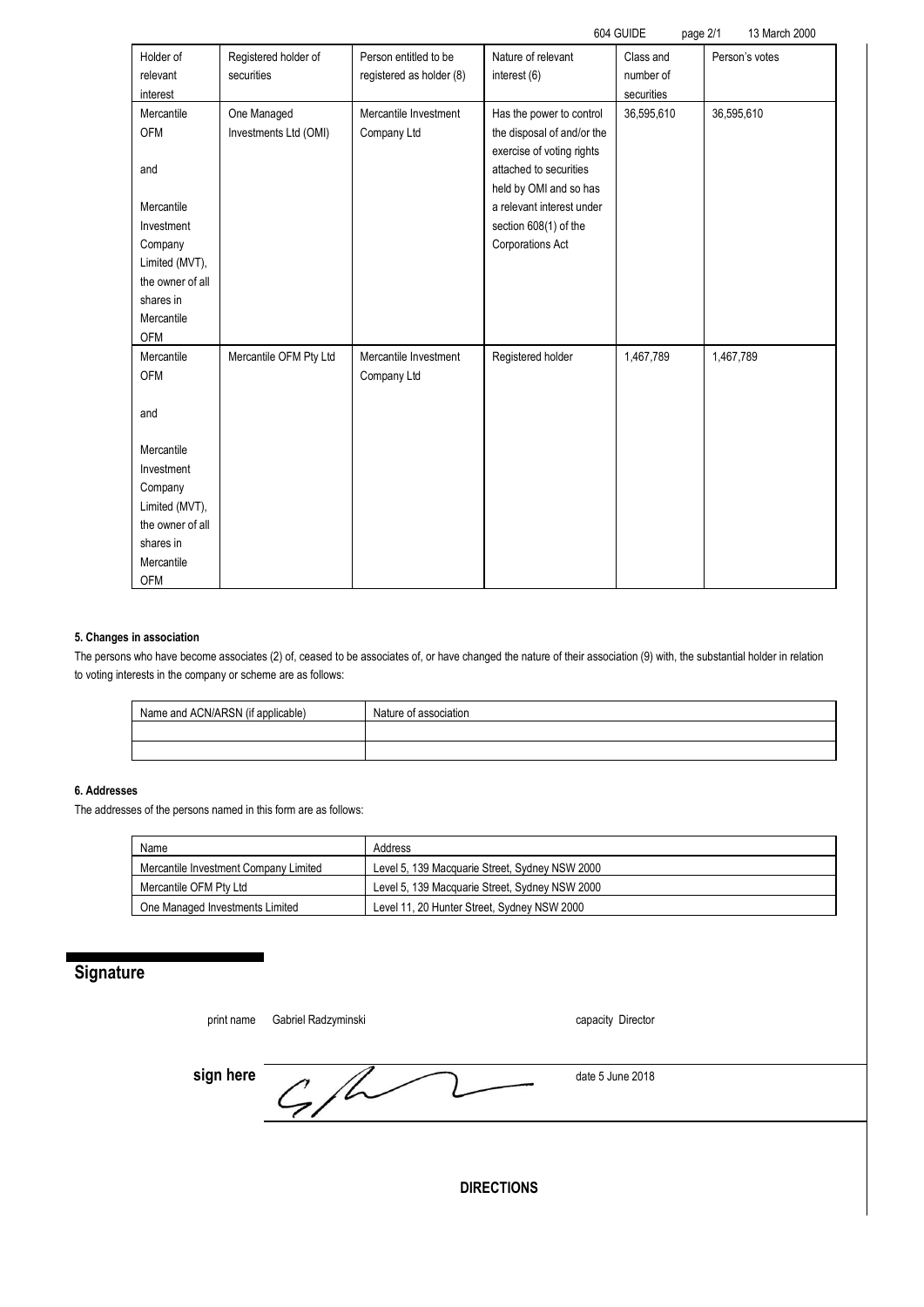#### 604 GUIDE page 3/1 13 March 2000

- (1) If there are a number of substantial holders with similar or related relevant interests (eg, a corporation and its related corporations, or the manager and trustee of an equity trust), the names could be included in an annexure to the form. If the relevant interests of a group of persons are essentially similar, they may be referred to throughout the form as a specifically named group if the membership of each group, with the names and addresses of members is clearly set out in paragraph 7 of the form.
- (2) See the definition of "associate" in section 9 of the Corporations Act 2001.
- (3) See the definition of "relevant interest" in sections 608 and 671B(7) of the Corporations Act 2001.
- (4) The voting shares of a company constitute one class unless divided into separate classes.
- (5) The person's votes divided by the total votes in the body corporate or scheme multiplied by 100.
- (6) Include details of:
	- (a) any relevant agreement or other circumstances because of which the change in relevant interest occurred. If subsection 671B(4) applies, a copy of any document setting out the terms of any relevant agreement, and a statement by the person giving full and accurate details of any contract, scheme or arrangement, must accompany this form, together with a written statement certifying this contract, scheme or arrangement; and
	- (b) any qualification of the power of a person to exercise, control the exercise of, or influence the exercise of, the voting powers or disposal of the securities to which the relevant interest relates (indicating clearly the particular securities to which the qualification applies).

See the definition of "relevant agreement" in section 9 of the Corporations Act 2001.

- (7) Details of the consideration must include any and all benefits, money and other, that any person from whom a relevant interest was acquired has, or may, become entitled to receive in relation to that acquisition. Details must be included even if the benefit is conditional on the happening or not of a contingency. Details must be included of any benefit paid on behalf of the substantial holder or its associate in relation to the acquisitions, even if they are not paid directly to the person from whom the relevant interest was acquired.
- (8) If the substantial holder is unable to determine the identity of the person (eg if the relevant interest arises because of an option) write "unknown".
- (9) Give details, if appropriate, of the present association and any change in that association since the last substantial holding notice.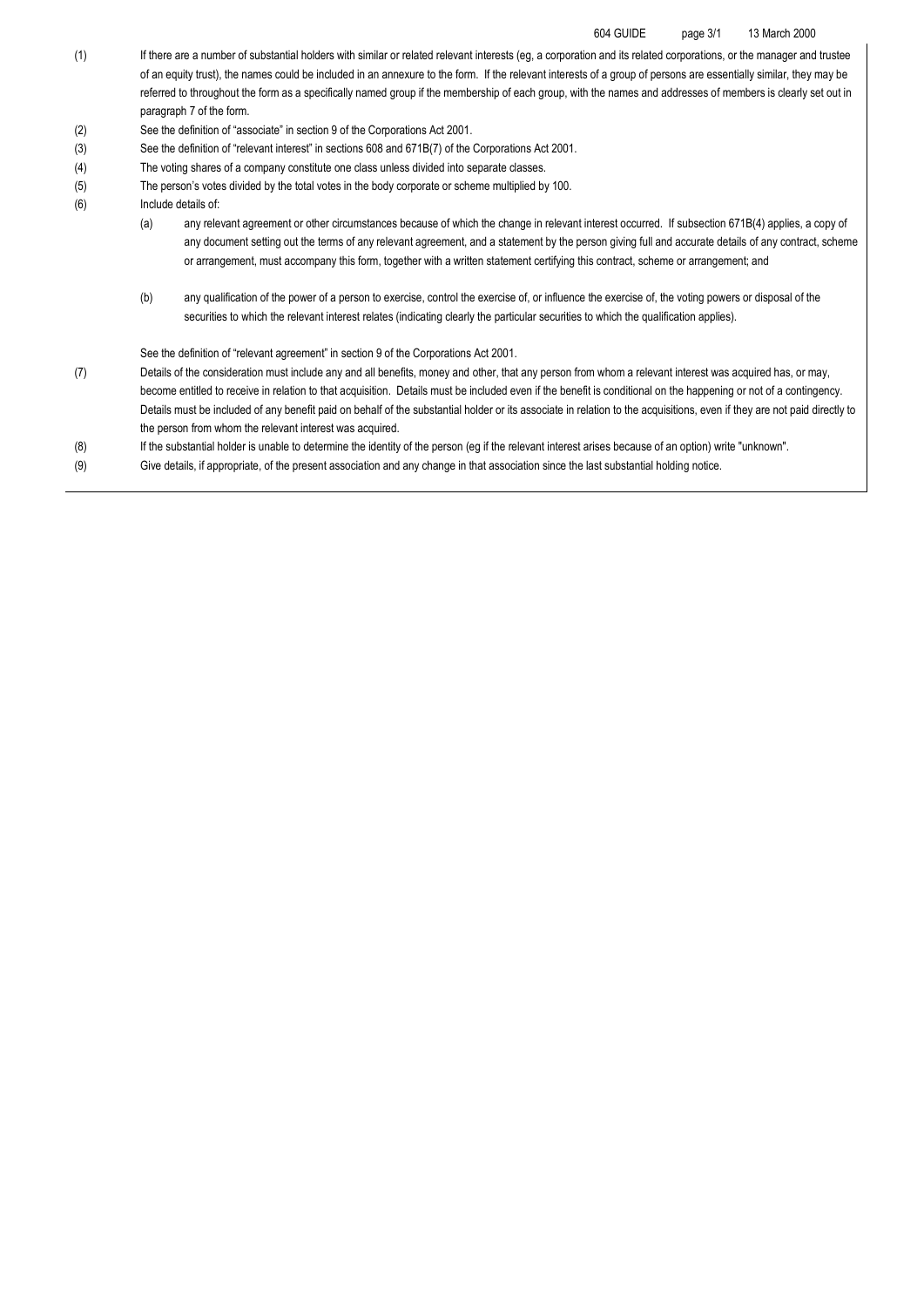**Annexure A**<br>Signed: **Signed: 05/06/2018**

| <b>Date</b> | <b>Price Paid (cps)</b> | <b>Shares purchased</b> | <b>Consideration</b> |
|-------------|-------------------------|-------------------------|----------------------|
| 09-Mar-18   | 6.0                     | 90,000                  | 5,400.00             |
| 12-Mar-18   | 6.0                     | 12,800                  | 768.00               |
| 26-Mar-18   | 6.0                     | 5,154                   | 309.24               |
| 26-Mar-18   | 6.0                     | 29,636                  | 1,778.16             |
| 26-Mar-18   | 6.0                     | 20,364                  | 1,221.84             |
| 26-Mar-18   | 6.0                     | 400,000                 | 24,000.00            |
| 26-Mar-18   | 6.0                     | 482                     | 28.92                |
| 27-Mar-18   | 6.0                     | 1                       | 0.06                 |
| 28-Mar-18   | 6.0                     | 51,351                  | 3,081.06             |
| 03-Apr-18   | 6.0                     | 1                       | 0.06                 |
| 04-Apr-18   | 6.0                     | 85,380                  | 5,122.80             |
| 05-Apr-18   | 6.0                     | 1                       | 0.06                 |
| 06-Apr-18   | 6.0                     | 36,129                  | 2,167.74             |
| 06-Apr-18   | 6.0                     | 346,569                 | 20,794.14            |
| 12-Apr-18   | 6.0                     | 30,000                  | 1,800.00             |
| 16-Apr-18   | 6.0                     | 2,000                   | 120.00               |
| 16-Apr-18   | 6.0                     | 3,941                   | 236.46               |
| 16-Apr-18   | 6.0                     | 7,800                   | 468.00               |
| 18-Apr-18   | 6.0                     | 15,300                  | 918.00               |
| 23-Apr-18   | 6.0                     | 14,682                  | 880.92               |
| 23-Apr-18   | 6.0                     | 179                     | 10.74                |
| 24-Apr-18   | 6.0                     | 19,359                  | 1,161.54             |
| 26-Apr-18   | 6.0                     | 100,000                 | 6,000.00             |
| 26-Apr-18   | 6.0                     | 22,150                  | 1,329.00             |
| 26-Apr-18   | 6.0                     | 20,000                  | 1,200.00             |
| 27-Apr-18   | 6.0                     | 40,003                  | 2,400.18             |
| 30-Apr-18   | 6.0                     | 75,306                  | 4,518.36             |
| 01-May-18   | 6.0                     | 45,000                  | 2,700.00             |
| 03-May-18   | 6.0                     | 18,808                  | 1,128.48             |
| 04-May-18   | 6.0                     | 500                     | 30.00                |
| 04-May-18   | 6.0                     | 7,500                   | 450.00               |
| 04-May-18   | 6.0                     | 9,600                   | 576.00               |
| 07-May-18   | 6.0                     | 4,234                   | 254.04               |
| 15-May-18   | 6.0                     | 89,052                  | 5,343.12             |
| 24-May-18   | 6.0                     | 10,000                  | 600.00               |
| 24-May-18   | 6.0                     | 7,045                   | 422.70               |
| 24-May-18   | 6.0                     | 8,700                   | 522.00               |
| 24-May-18   | 6.0                     | 25,000                  | 1,500.00             |
| 24-May-18   | 6.0                     | 10,000                  | 600.00               |
| 24-May-18   | 6.0                     | 94,854                  | 5,691.24             |
| 25-May-18   | 6.0                     | 15,185                  | 911.10               |
| 25-May-18   | 6.0                     | 14,323                  | 859.38               |
| 28-May-18   | 6.0                     | 2,000                   | 120.00               |
| 29-May-18   | 6.0                     | 31,200                  | 1,872.00             |
| 29-May-18   | 6.0                     | 7,500                   | 450.00               |
| 30-May-18   | 6.0                     | 26,195                  | 1,571.70             |